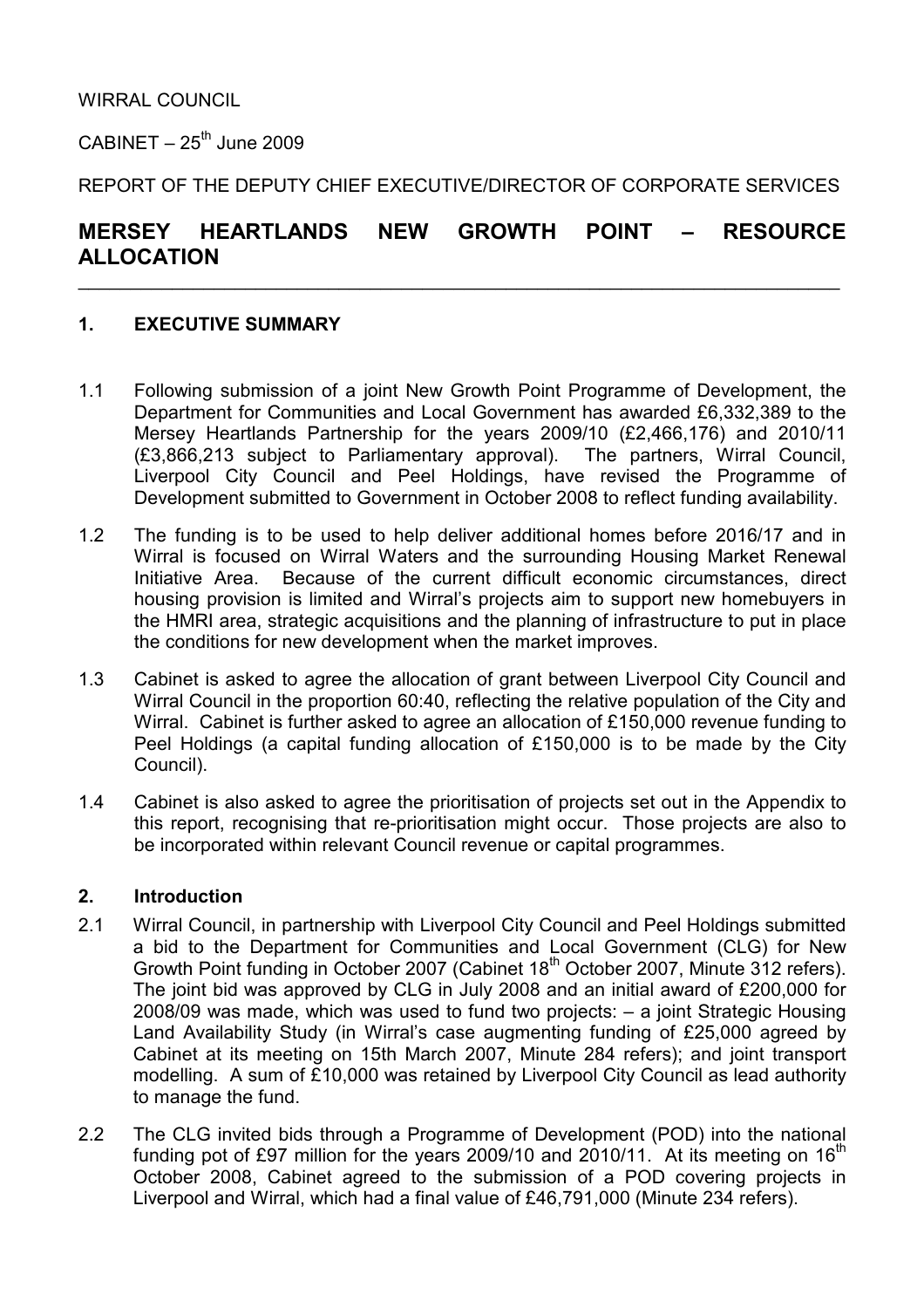2.3 The CLG award of £6,662,389 to the joint bid for the years 2009/2010 and 2010/2011 was announced on  $10<sup>th</sup>$  December 2008, with payment expected at the end of the first quarter of each subsequent financial year. This figure compares with awards to Mid Mersey (St Helens, Halton and Warrington) of £4,039,815 and West Cheshire (Cheshire West and Chester) of £3,432,924.

|              | 2009/2010  | 2010/2011  | <b>Total</b> |
|--------------|------------|------------|--------------|
| Capital      | £2,271,770 | £3,607,005 | £5,878,775   |
| Revenue      | £194,406   | £259,208   | £453,614     |
| <b>Total</b> | £2,466,176 | £3,866,213 | £6,332,389   |

| Table 1: Mersey Heartlands Growth Fund allocation 2009/2010-2010/2011 |
|-----------------------------------------------------------------------|
|-----------------------------------------------------------------------|

- 2.4 The £6.3 million funding is to be used to help deliver an additional 26,460 more homes to 2016/17, 4,410 more than previously planned. The funding comes with increased flexibility for local authorities, who can decide how to spend it in accordance with the POD. The POD includes defined target dates for the grant of outline planning permission for major and key sites identified to be brought forward within 2008/2009– 2010/2011 to secure the delivery of the housing trajectory. In Wirral, the first of these key sites is Northbank, in Wirral Waters, on which a planning application was submitted in February 2009. These targets will be scrutinised by Government.
- 2.5 Liverpool City Council is the lead authority for the Growth Point funding, with an Operational Group of Liverpool and Wirral officers reporting to a Steering Group of senior Council officers from the two authorities and a Director of Peel Holdings. The Steering Group makes recommendations to an Executive Board of two Wirral and two Liverpool Members (see Cabinet report 16<sup>th</sup> October 2008, Minute 234 refers). Whilst the funding is not ring-fenced, the split between revenue and capital expenditure must be adhered to and all appraisal, monitoring, financial management, governance and audit of individual projects are the responsibility of the lead authority for the payment of grant.

# 3. The Allocation of Growth Fund between the Partnership Members

- 3.1 The principle adopted for division of the £6.3 million funding has been on the basis of the relative populations of Liverpool and Wirral. At Mid Year 2007, the population of Liverpool was 435,500 and Wirral 310,200 (ONS), representing a 60:40 proportion.
- 3.2 The submitted POD contained a list of projects, to be prepared jointly (eg. subregional transport modelling) or specific to Liverpool or Wirral. One of the areas of joint funding has been the contribution made by Peel Holdings in preparing and submitting the Growth Point bid. The partnership with Peel Holdings was a very important element of the Mersey Heartlands bid, as CLG wished to see private sector involvement in the New Growth Point bids.
- 3.3 It is proposed to allocate Peel £300,000 of the £6.3 million, as a contribution to the bid preparation, evidence base, an element of transport modelling and in Liverpool capital funding for key infrastructure. The £300,000 has been divided equally between Wirral and Liverpool, with Liverpool's £150,000 from its capital allocation and Wirral's £150,000 from its revenue allocation. Although the normal division of the Growth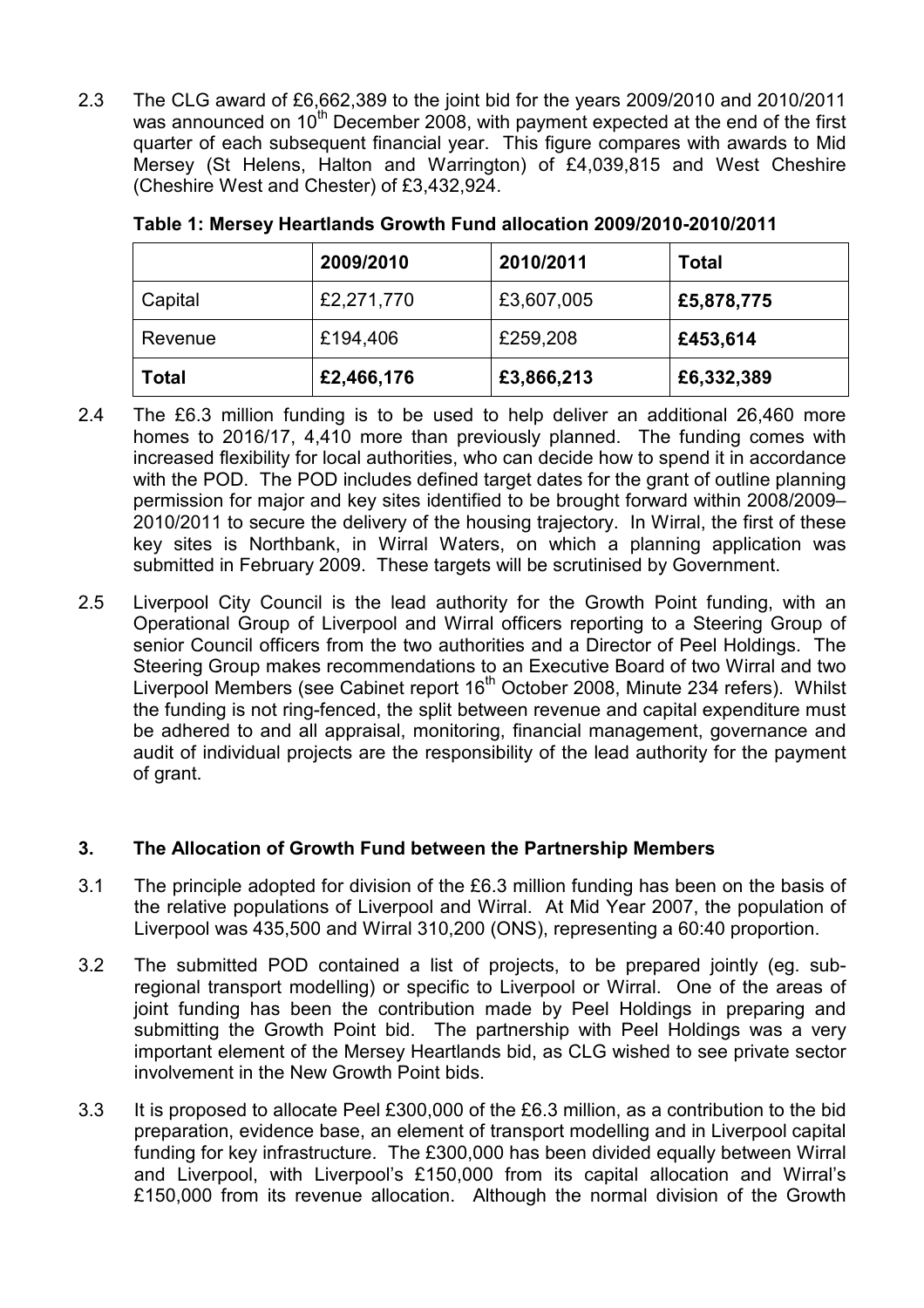:Point funding is on a 60:40 basis, it is recognised that Peel Holdings proposals are further advanced in Wirral and the evidence base work carried out by Peel has more value to Wirral in supporting Wirral Waters and therefore the Peel allocation is divided 50:50 between Liverpool and Wirral.

- 3.4 As Members will be aware, the Growth Point in Wirral is centred on Wirral Waters and the Housing Market Renewal Initiative. Peel Holdings have prepared an extensive evidence base, which can be used for the Growth Point and Wirral Waters. The evidence base is intended to be integrated within the Wirral Local Development Framework.
- 3.5 Members will also be aware of the volume of evidence required in support of the Local Development Framework. Peel Holdings are preparing a Strategic Regeneration Framework for Wirral Waters, consistent with advice provided by the Commission for Architecture and the Built Environment (CABE). This framework will be integrated within the Local Development Framework and the evidence base provided by Peel would otherwise have to be prepared by the Council
- 3.6 Table 2 below shows the effect of allocating £150,000 capital from Liverpool and £150,000 revenue from Wirral. Whilst Liverpool's capital element can be taken from year 1 (2009/10), the reduced amount of total revenue available in the programme requires the division of the revenue allocation from Wirral to Peel over 2 years (£60,000 in year 1 and £90,000 in year 2).

|                                                                             | 2009/10                                 | 2010/11                                     | Total      | <b>Notes</b>                                                                                             |  |
|-----------------------------------------------------------------------------|-----------------------------------------|---------------------------------------------|------------|----------------------------------------------------------------------------------------------------------|--|
| 60%<br>Liverpool<br>£150,000<br>minus<br>Peel in<br>capital<br>to<br>year 1 |                                         |                                             |            |                                                                                                          |  |
| <b>Capital</b>                                                              | £1,363,062-<br>£150,000 =<br>£1,213,062 | £2,164,293                                  | £3,377,265 | Liverpool<br>capital<br>contribution to Peel<br>2009/10                                                  |  |
| <b>Revenue</b>                                                              | £116,644                                | £155,525                                    | £272,169   |                                                                                                          |  |
| <b>Liverpool total</b>                                                      | £1,329,706                              | £2,319,828                                  | £3,649,434 |                                                                                                          |  |
| Wirral 40% minus<br>£150,000<br>revenue<br>to Peel over 2 years             |                                         |                                             |            |                                                                                                          |  |
| <b>Capital</b>                                                              | £908,708                                | £1,442,802                                  | £2,351,510 |                                                                                                          |  |
| <b>Revenue</b>                                                              | £77,762-£60,000 =<br>£17,762            | £103,683-<br>£90,000<br>$\equiv$<br>£13,683 | £31,445    | Wirral<br>revenue<br>contribution to Peel<br>divided over 2 years<br>accommodate<br>to<br>CLG allocation |  |
| <b>Wirral total</b>                                                         | £926,470                                | £1,456,485                                  | £2,382,955 |                                                                                                          |  |

#### Table 2: Distribution of Growth Point Funding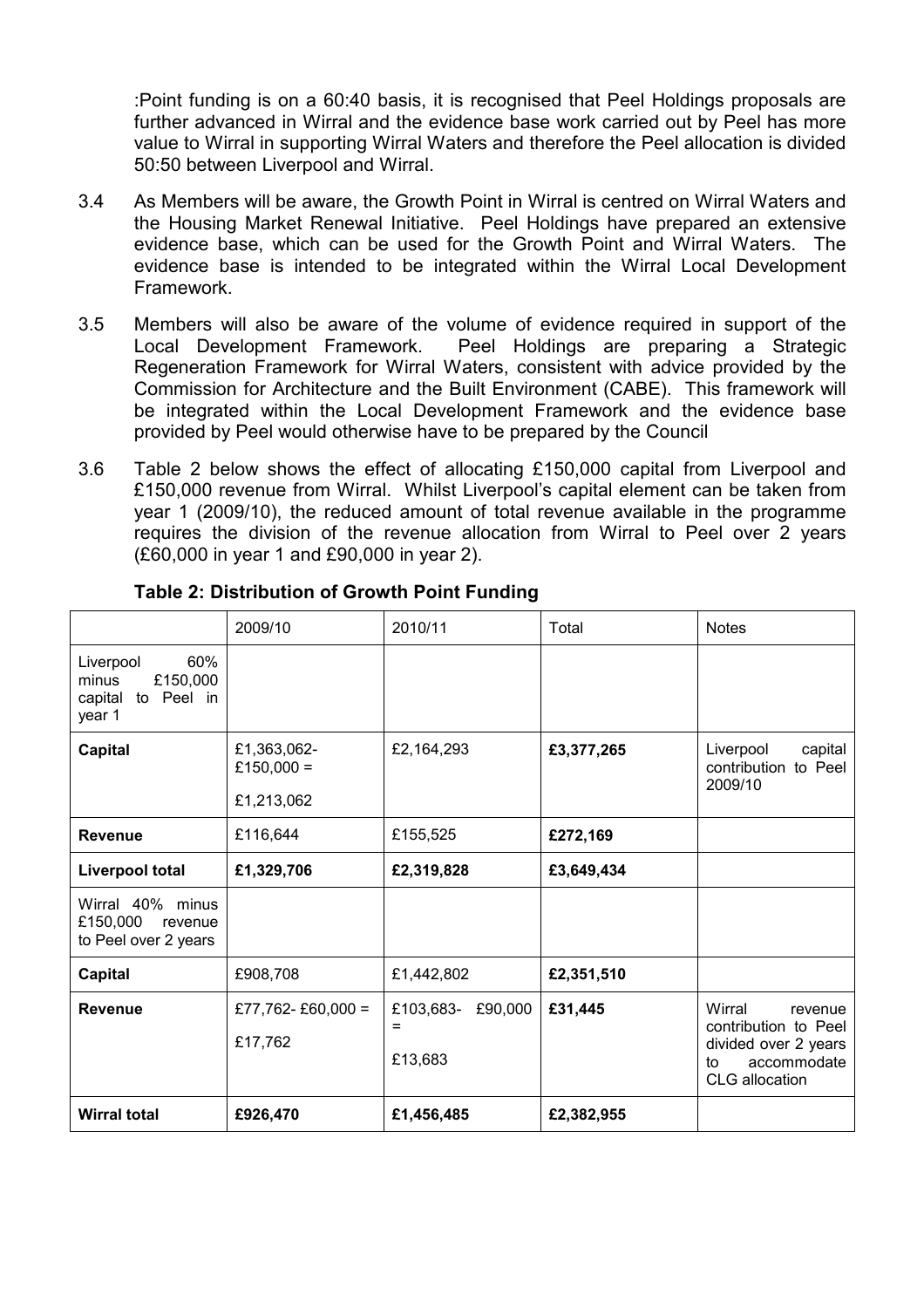3.7 The final allocation of £6.3 million has required some re-prioritisation of the original POD as submitted in October 2008, in accordance with a set of agreed criteria:

Priority 1 projects are those which:

- Are critical to the delivery of housing growth and which, if they were not to go ahead, would most severely jeopardise delivery of the growth;
- Have strong support from both local authorities and community and stakeholder endorsement;
- Are consistent with existing plans and strategies;
- Need to be delivered early in the growth period.

The methodology for prioritisation is to prioritise according to the following criteria:

- Deliverability what can have the biggest impact in terms of sustainable housing growth;
- Policy compliance and fit with existing strategy;
- Support of the partners and stakeholders;
- The extent to which the outcome is needed in terms of housing and wider regeneration objectives, including addressing economic growth and tackling worklessness;
- Value for money;
- The extent to which the project/item would be complementary to existing initiatives and also act as a catalyst to housing and economic growth;
- Contribution towards sustainability objectives, transport objectives, green infrastructure, environmental heritage assets, place making and high quality design.
- 3.8 The full list of Wirral projects is set out in Appendix 1 to this report and summarised in a list in Appendix 2. The projects have been prioritised according to the criteria set out above. A breakpoint has also been introduced into the list to show where the first two years of funding could be applied to the Wirral element of the funding.
- 3.9 Whilst the overall New Growth Point objectives are to maximise housing growth, the partners (and CLG) recognise the current difficulties in developing new housing. Therefore projects also include infrastructure improvements (including transport and green infrastructure) whose aim is to put in place an improved environment for new housing growth, to be delivered as the market recovers. Many of the projects are supportive of existing HMRI priority areas and programmes (such as the support given to new homeowners) and share best practice across the HMRI in Liverpool, Wirral and Sefton.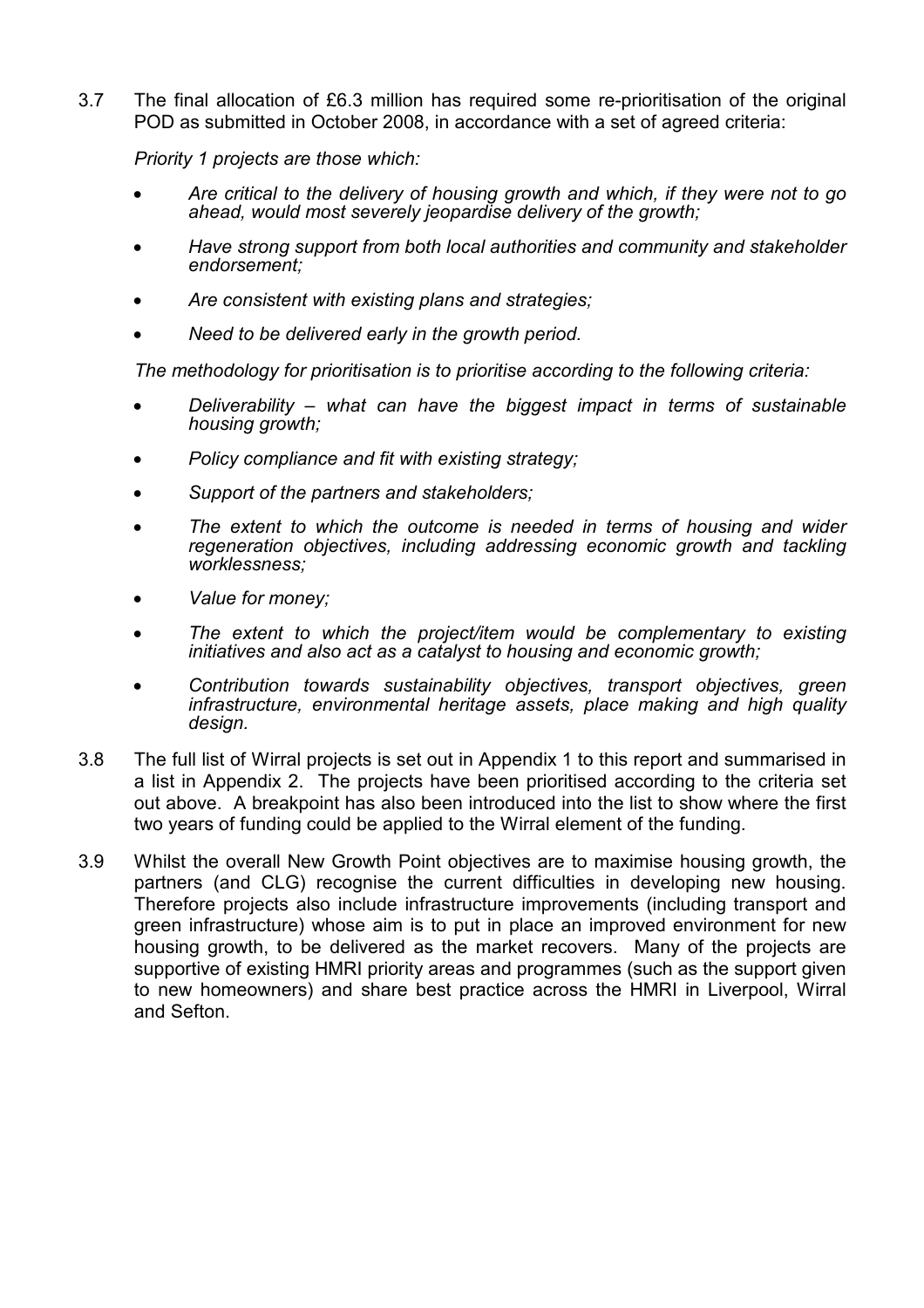# 4. The Peel Projects

#### Bid preparation

4.1 Peel and their consultants, Turley Associates, carried out extensive work to prepare the original Expression of Interest for the Mersey Heartlands NGP bid (October 2007), a document setting out Additional Information for CLG (January 2008) and the Programme of Development (October 2008). This also involved attendance at Operational Group meetings and in briefings with CLG and Government Office North West (GONW), in addition to background research, drafting of reports, graphics and presentational material.

#### Wirral NGP Evidence Base and Transport Modelling

- 4.2 In support of the Wirral Waters development proposals (which with Liverpool Waters form an essential underpinning to the Mersey Heartlands NGP bid), Peel and their consultants, Turley Associates have carried out extensive work to prepare an evidence base, which has been used for the NGP bid. The evidence base also supports the submitted planning applications at Northbank (an early expression of commitment to new housing growth at the heart of the NGP area) and is intended to be incorporated within Wirral Council's LDF Evidence Base. Peel Holdings are also engaged in joint work with the two local authorities on transport modelling. In Wirral, this will involve the development of a micro-simulation model, which allows local assessment of the transport network. This can be combined with higher level macro modelling across Wirral and particularly within the inner Birkenhead/town centre/Housing Market Renewal Initiative area around Wirral Waters.
- 4.3 Wirral Waters is being taken forward through a Strategic Regeneration Framework, which is to be integrated within Wirral Council's Core Strategy and subsequent Local Development Documents. In that respect, the Wirral NGP Evidence Base provides essential information that would otherwise have had to be prepared by Wirral Council in support of an Area Action Plan for the Wirral Docklands. Officers are currently focusing on preparation of Wirral's Core Strategy and individual Area Action Plans can only be prepared once the Core Strategy is advanced. The Peel NGP Evidence Base and Strategic Regeneration Framework allows a 'twin-track' approach to be followed, in order to save time and resources in the future.
- 4.4 These revenue elements have been allocated £150,000 (Items 1,2 and 3 under Joint Funding on the attached spreadsheet at Appendix 2).

#### Liverpool Proposals

4.5 Whilst Peel's support for the joint submission of the Expression of Interest and Programme of Development benefitted both Liverpool and Wirral, the Evidence Base for Liverpool Waters is not as advanced as the Wirral Evidence Base. Liverpool City Council has however, identified a key infrastructure investment that can be brought forward in the short term and would unlock housing sites in the Liverpool Growth Point area. Capital contribution of £150,000 has been allocated to this element.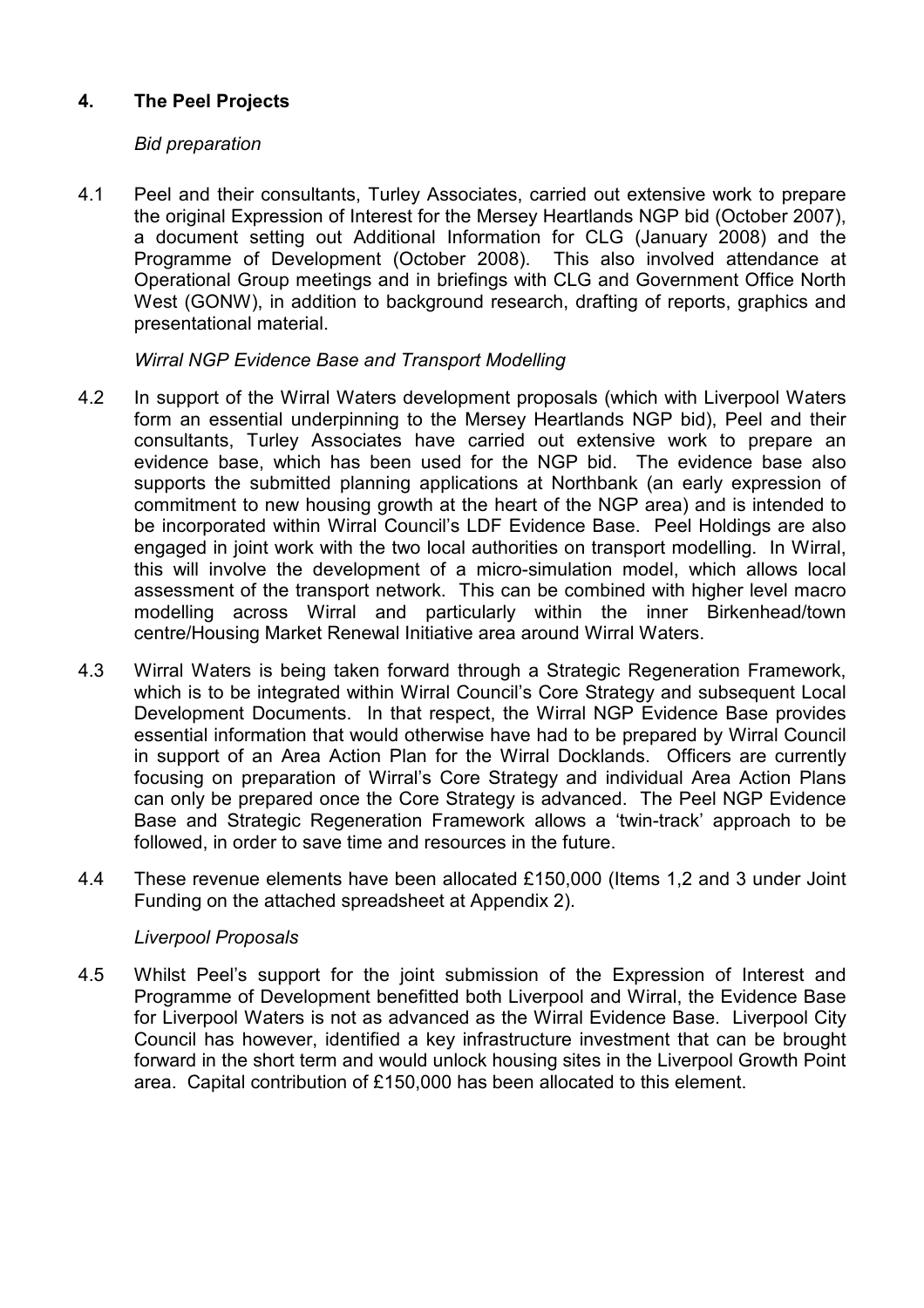# 5. New Growth Point Conditions

- 5.1 The award of New Growth Point funding is subject to a limited number of conditions. The funding is to be managed by Liverpool City Council as lead authority on behalf of the partners, Liverpool City Council, Wirral Council and Peel Holdings.
- 5.2 The Growth Fund allocation will be paid by the Homes and Communities Agency in two payments, in the first quarter of each financial year to the lead authority (ie Liverpool City Council) for the payment of grant. The first payment should therefore be received by the City Council by the end of June 2009. The second payment for the year 2010/11 should be received by the end of June 2010 but is subject to CLG's medium term financial planning and will not be confirmed until Spring 2010.
- 5.3 As the Growth Fund provides funding that is not ring-fenced, local areas are free to allocate the resources as they see fit, with the exception that capital must be used for capital expenditure. There is no requirement to spend the funding within the financial year in which it is paid. All appraisal, monitoring, financial management, governance and audit of individual projects are the responsibility of the lead authority for the payment of grant.
- 5.4 The attached spreadsheet at Appendix 2 shows in detail for Wirral the available revenue and capital funding in the two years 2009/10 and 2010/11. There is a limited amount of revenue available for year 2009/10 when set against the Peel joint funding requirements. Some of this should therefore be offset against 2010/11 (subject to Liverpool City Council's audit requirements). Over the two years however, there is sufficient revenue and capital funding to accommodate the Priority 1 projects of the partners to the limit of the available NGP funding.
- 5.5 The funding of any projects however, should be subject to the release of funding to Liverpool City Council by HCA. No commitments should be entered into unless the funding is secured. That would imply making any agreement conditional on the funding release to the City Council.
- 5.6 All expenditure to be funded should also be subject to the audit processes of the City Council.

#### 6. Financial implications

- 6.1 The Mersey Heartlands Partnership of Liverpool City Council, Wirral Council and Peel Holdings has been awarded £2,466,176 funding for the financial year 2009/10, to be received by Liverpool City Council as the lead authority by the end of the first quarter of the financial year. Funding of £3,886,213 for 2010/11 is provisional pending CLG agreement to its release.
- 6.2 Of the total 2 year funding of £6,332,389, it is proposed to divide the funding in the proportion 60:40 between Liverpool City Council and Wirral Council. Wirral's share of the residual funding is £2,532,956, to be expended on Wirral's prioritised programme and including a contribution of £150,000 to Peel Holdings towards revenue expenditure on the preparation of evidence base, POD submission and an element of transport modelling. Liverpool's share is £3,799,433 to include a contribution of £150,000 to Peel for capital works to key infrastructure in Liverpool. It is a condition of the grant allocation that revenue funding can only be used for revenue expenditure.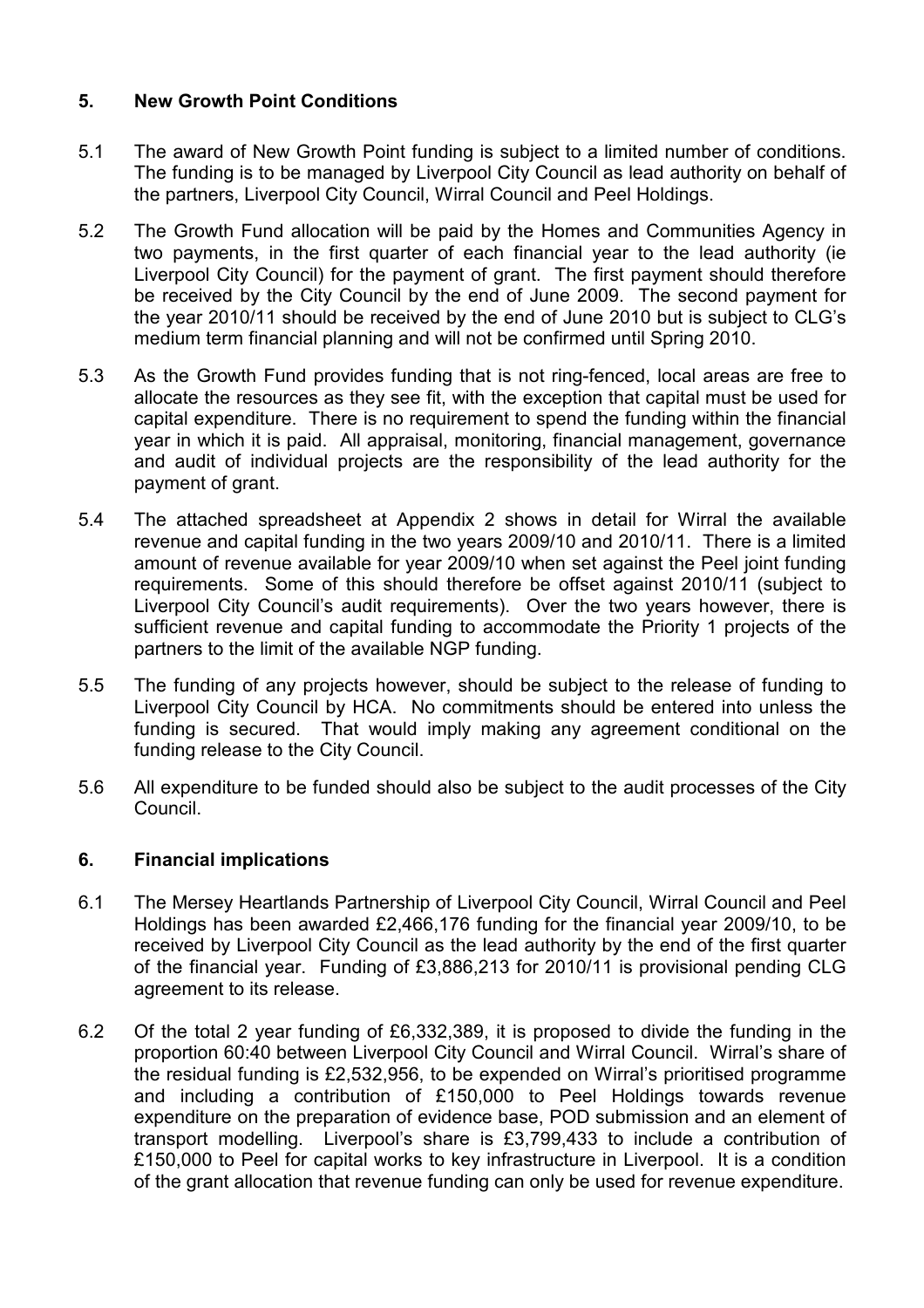# Table 3: Mersey Heartlands New Growth Point funding summary

|           | 2009/10 |           |           | 2010/11 |           |           | 2009/10- |           |           |
|-----------|---------|-----------|-----------|---------|-----------|-----------|----------|-----------|-----------|
|           |         |           |           |         |           |           | 2010/11  |           |           |
|           | Revenue | Capital   | Total     | Revenue | Capital   | Total     | Revenue  | Capital   | Total     |
|           |         |           |           |         |           |           |          |           |           |
| Liverpool | 116,644 | 1,213,062 | 1,329,706 | 155,525 | 2,164,203 | 2,319,728 | 272,169  | 3,377,265 | 3,649,434 |
| Wirral    | 17,762  | 908,708   | 926,470   | 13,683  | 1,442,802 | ,456,485  | 31,445   | 2,351,510 | 2,382,955 |
| Peel      | 60,000  | 150,000   | 210,000   | 90,000  |           | 90.000    | 150,000  | 150,000   | 300,000   |
| Total     | 194,406 | 2,271,770 | 2,466,176 | 259,208 | 3,607,005 | 3,866,213 | 453,614  | 5,878,775 | 6,332,389 |

- 6.3 Many of the Wirral projects support and augment funding available through the Housing Market Renewal Initiative and will result in improved housing choice for existing Wirral residents. These projects will be audited through the arrangements already in place for HMRI.
- 6.4 All projects must be subject to the payment, audit and management processes of Liverpool City Council and no exependiture can be incurred before adequate resources have been released to the City Council.
- 6.5 Project re-prioritisation may be required within the revenue or capital funding streams. Any such re-prioritisation will be reported to Cabinet in accordance with the governance arrangements put in place for the Growth Fund (agreed by Cabinet 16<sup>th</sup>) October 2008, Minute 234 refers).

### 7. Staffing implications

7.1 There are no implications arising directly from this report.

#### 8. Equal Opportunities implications

8.1 There are no implications arising directly from this report.

#### 9. Community Safety implications

9.1 There are no implications arising directly from this report.

#### 10. Local Agenda 21 implications

10.1 There are no implications arising directly from this report. However, infrastructure improvements which enable the development of a sustainable community at the heart of the Housing Market Renewal Initiative area are intended to reduce the need to travel and provide local employment and improved housing choice.

# 11. Planning implications

- 11.1 Whilst the joint Growth Point bid has been approved in principle by CLG, it has little status as a material consideration in development plan terms. However, the increase in housing development focused on Wirral Waters is in a sustainable location, using previously developed land in the spatial priority area within RSS.
- 11.2 The spatial strategy and the infrastructure requirements of the New Growth Point bid will be incorporated within Wirral's Local Development Framework Core Strategy.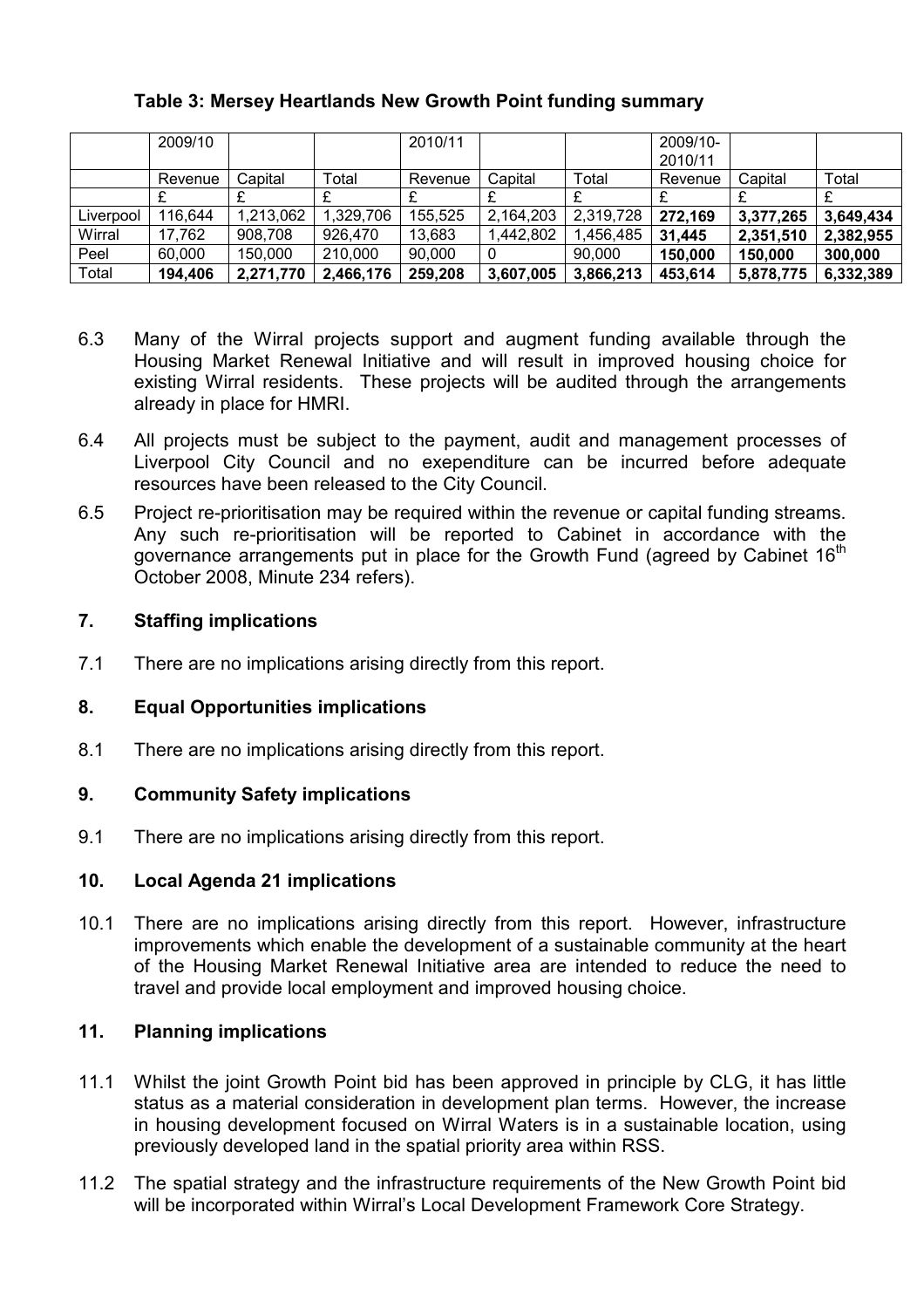11.3 Individual infrastructure proposals identified in the Programme of Development may require planning permission.

### 12. Anti-poverty implications

12.1 The Growth Point proposals are intended to support the regeneration of some of the Borough's poorest communities and to improve the economic conditions of residents within them.

#### 13. Human Rights implications

13.1 There are no implications arising directly from this report.

#### 14. Social Inclusion implications

14.1 The Growth Point bid is intended to regenerate the core of the HMRI area and allow for effective engagement of residents. This is consistent with the Council's objectives for Wirral Waters and the Council's Corporate Objectives 'To create more jobs, achieve a prosperous economy and regenerate Wirral' and 'To create a clean, pleasant, safe and secure environment'.

#### 15. Local Member Support implications

15.1 There are no implications arising directly from this report.

#### 16. Background Papers

16.1 The following background paper has been used in the preparation of this report:

 'The Growth Fund – Allocations for 2009/10 - 2010/11', Letter from Henry Cleary, Communities and Local Government, 10<sup>th</sup> December 2008

#### RECOMMENDATIONS

- (1) That Cabinet agree the distribution of New Growth Point Grant allocation at a ratio of 60:40 between Liverpool City Council and Wirral Council respectively.
- (2) That Cabinet agrees an allocation of £150,000 revenue funding to Peel Holdings, £60,000 in year 2009/10 and £90,000 in year 2010/11 (the latter subject to CLG confirmation) and note that Liverpool City Council is to make an allocation of £150,000 capital funding from year 2009/10.
- (3) That Cabinet agrees the prioritisation of projects as set out in this report, subject to variation due to re-prioritisation within Liverpool or Wirral being delegated to the Steering Group and that re-prioritisation is reported to the next available meetings of the Executive Group and Wirral Cabinet.
- (4) That Cabinet agrees that Wirral projects will be incorporated within the relevant Council revenue or capital programmes.

#### J. WILKIE

Deputy Chief Executive/Director of Corporate Services